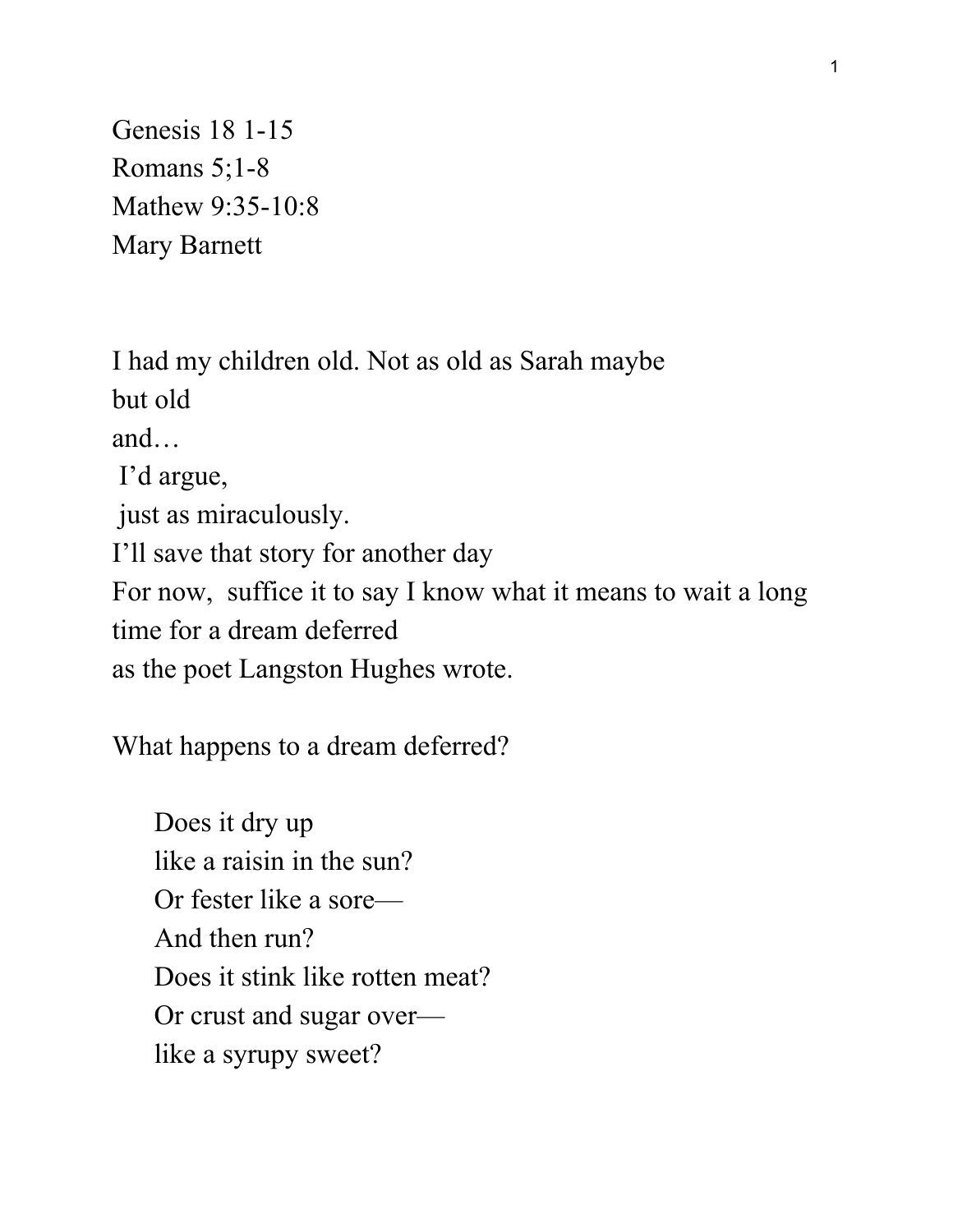Maybe it just sags like a heavy load.

*Or does it explode?*

So… what happens to a dream deferred? That is what we have seen rattling the self-quarantining cages of our country In this apocalyptic moment when the veil is being pulled back revealing what has been hidden from view. at least from some of us

Apocalyptic: That's the same word used to describe the time when Jesus lived and died and rose again another time when what had been hidden was revealed.

These revelations are happening NOW for many of us because we have less to distract us We've been home...a lot Some of us have lost jobs Lost school time: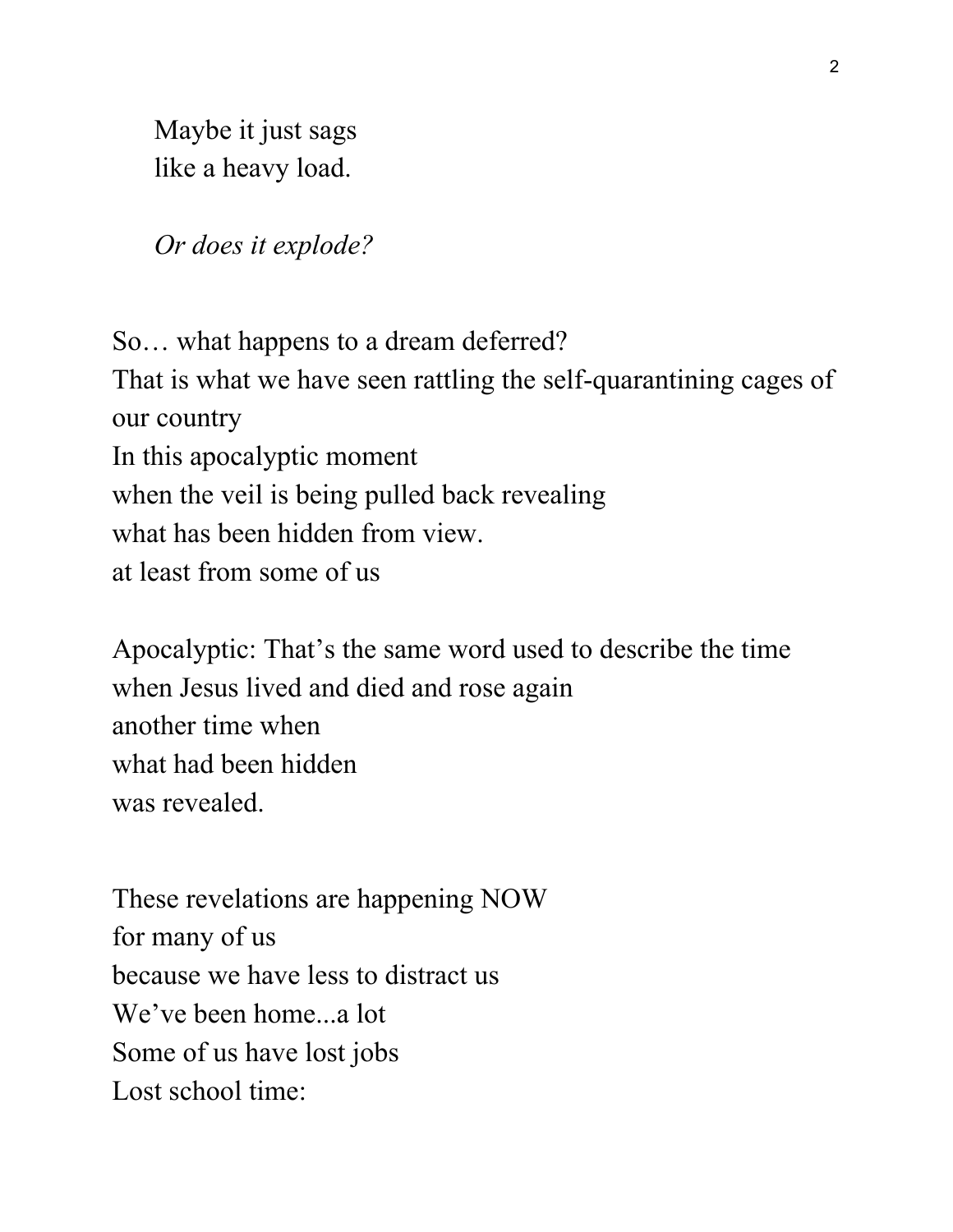The whole world over

 It's unprecedented! *Could you have imagined this back in February? grey headed movie stars Americans* wearing facemasks? the *come-back* of drive-in movies?

It would have seemed ridiculous… and yet here we are: in a period of enforced meditation: facing ourselves day after day in the same mirror in the same present moment whether we want to or not because there is simply nowhere else to go.

"Wherever you go there you are": the mindfulness scholar Jon Kabbat Zinn wrote presciently 20 years ago and this is truer now than ever wherever you go there you are: from the sofa to the back porch and to the sofa again In the company of the same people Accompanied by the same problems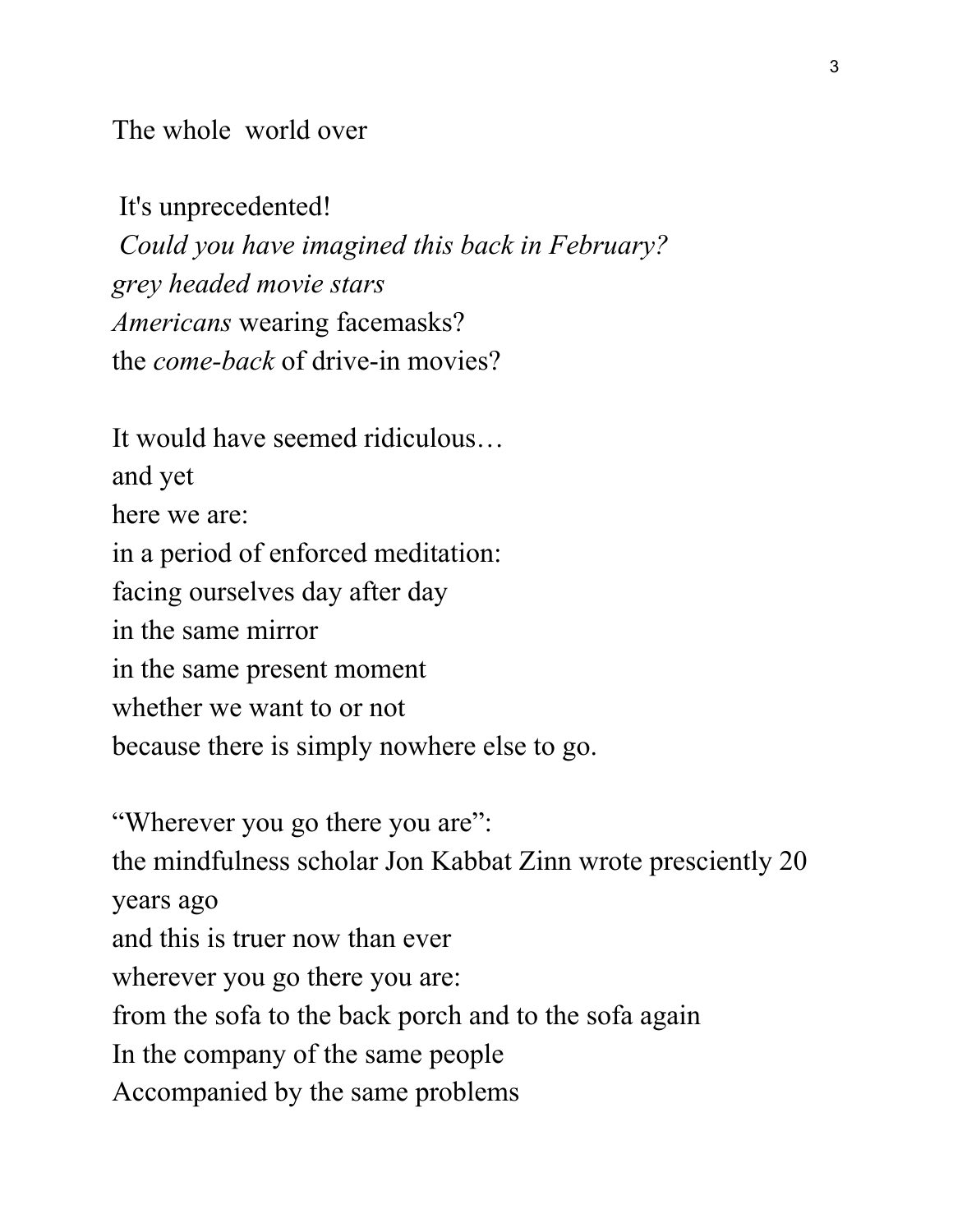*maybe this is true for our country as well wherever we go there we are Racism is a part of our nation's history A history that we like to imagine we've overcome A history we thought we could leave behind and head out to dinner at a fine restaurant and focus on our very real accomplishments*

*but it turns out we can't fundamentally overcome racism in this country until we understand how it lingers fundamentally even though we wish it didn't Even though we are mostly good people Who stalwartly hope everyone will succeed even though we wish we weren't seeing what we are seeing And may even feel unconsciously angry at the people pointing out*

*But it's the truth People of color have been disproportionately affected by this pandemic in more ways than one.*

*What does that mean?*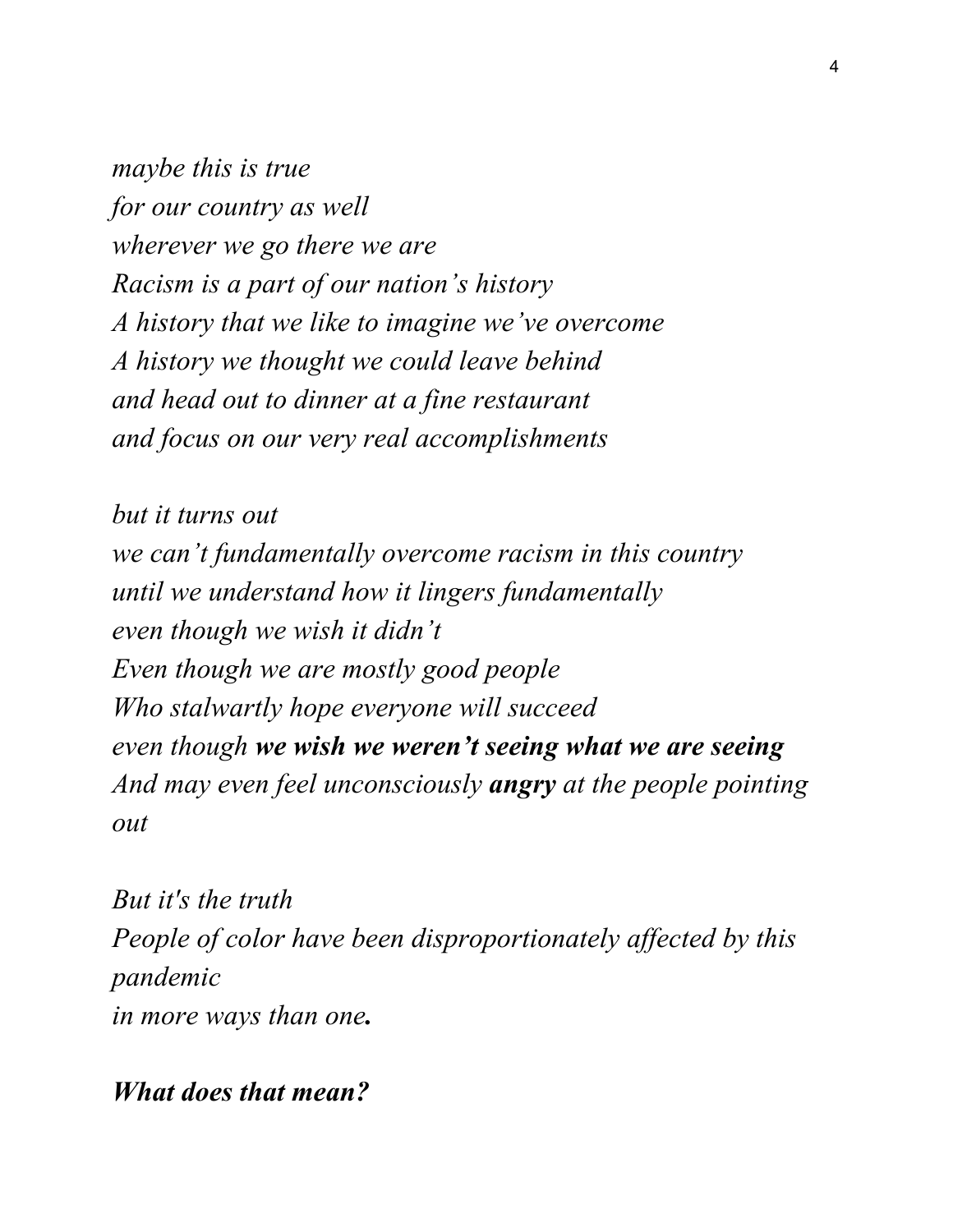So, ask yourself, what would you do if After years hard work it still feels like your safety and your children's safety and your ability to buy a house where the schools are good and you can make a good living has been looted?

what would you do?

Well if

The African American men and women at the prayer rally I went to last weekend in Middletown were any example you continue to pray...with ferocity and joy

*I mean their faith was fierce It dwarfed mine The mayor and I were willing to work but these men and women they were willing to pray with their whole souls and hearts and bodies on the line* because it seemed to me that *They knew They knew in their bones* That suffering produces endurance, and endurance produces

character, and character produces hope, and hope does not disappoint us,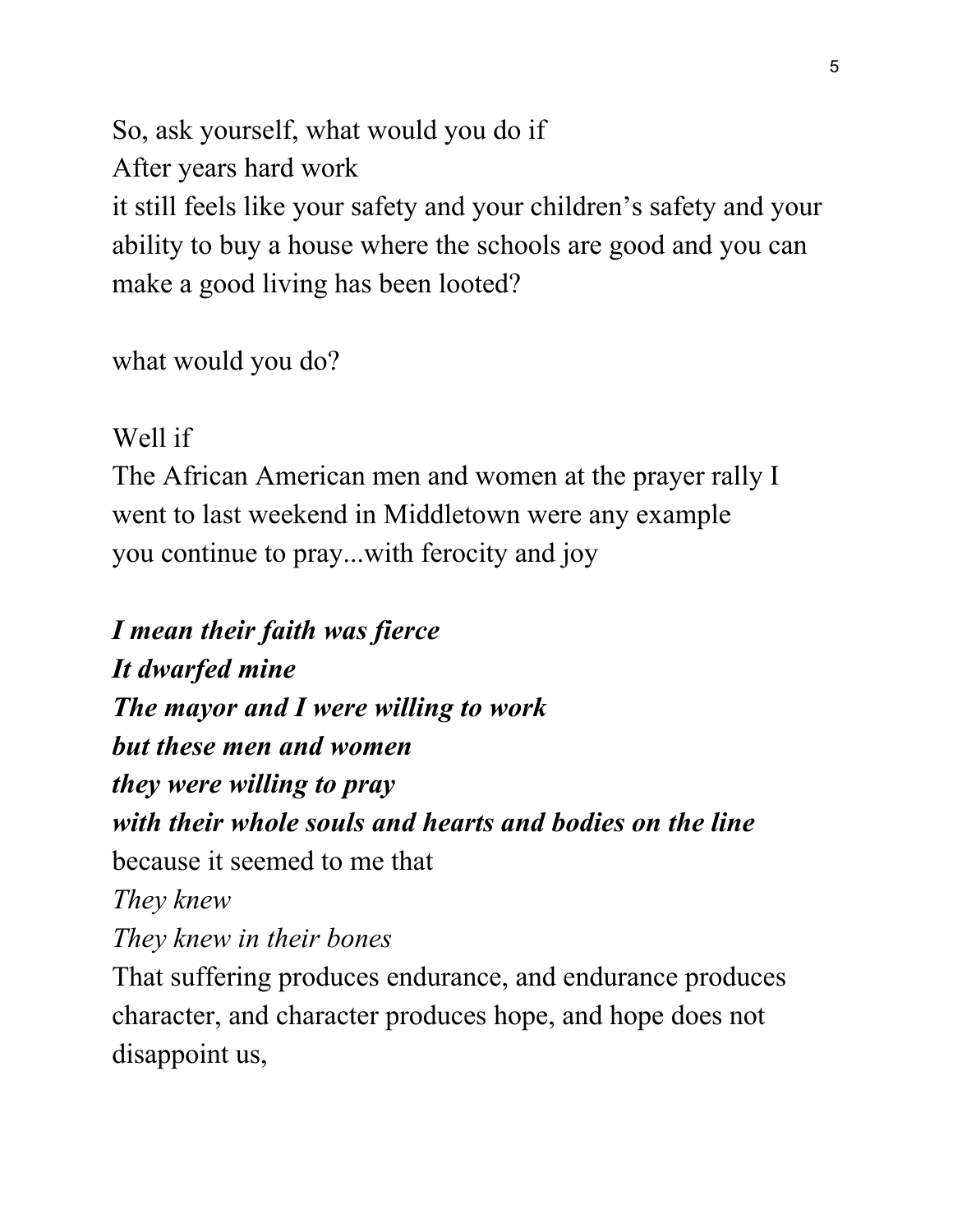Because God's love *has been poured into our hearts through the Holy Spirit* which gives us the courage and the energy to keep trying even in the face of 2 centuries of NO!

so here we are stuck trying to distract ourselves from being unable to distract ourselves Glancing at our phone umpteen million times a day or maybe too discouraged and agitated to look at all as we try to figure that out:

**what is true? Who to trust What matters most?**

**Back in February …remember…we thought truth, with a capital T was dead; right? the news was fake**, everything was spin, every opinion was partisan, nothing was verifiable it was like we were stuck in a trap we knew we had somehow *helped to build and yet couldn't get out of* The funny thing is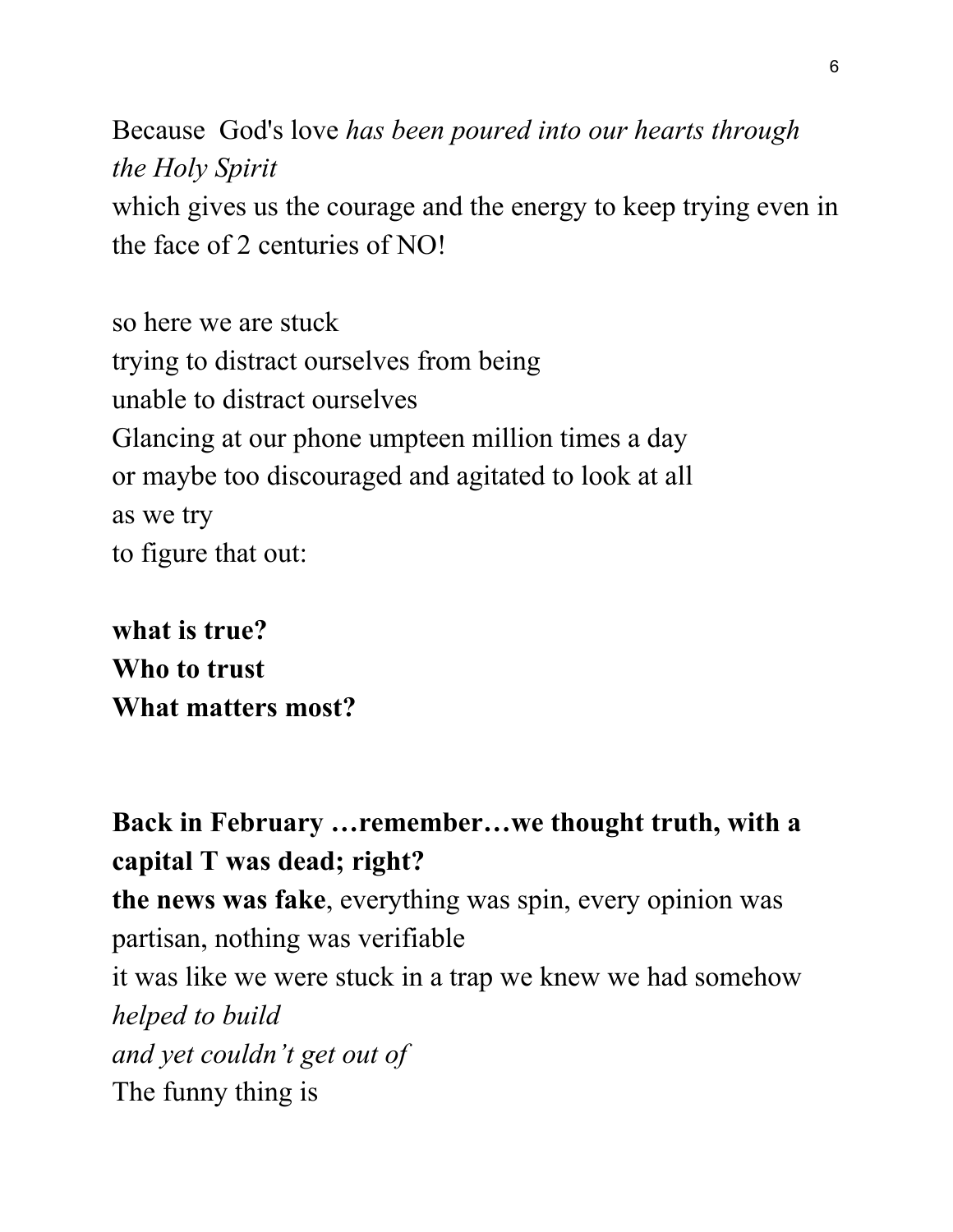now we are *actually* stuck in a trap no longer figuratively but *ACTUALLY trapped* in isolation with ourselves and we see that even though we can't know it with 100% accuracy our life *depends on the truth On who we trust character matters*

Christ died for the ungodly

we are called

Not to be perfect

Not to crawl on our knees through the desert repenting But…

to let the soft animal part of our bodies love what it loves

And vouchsafe that same safety for other people

We are called to be vulnerable to the truth of what we DO see

And let ourselves be changed by it

And call it out

even when it hurts

especially when it hurts

even when it shames us

especially when it shames us

even when it means admitting we were wrong or made a mistake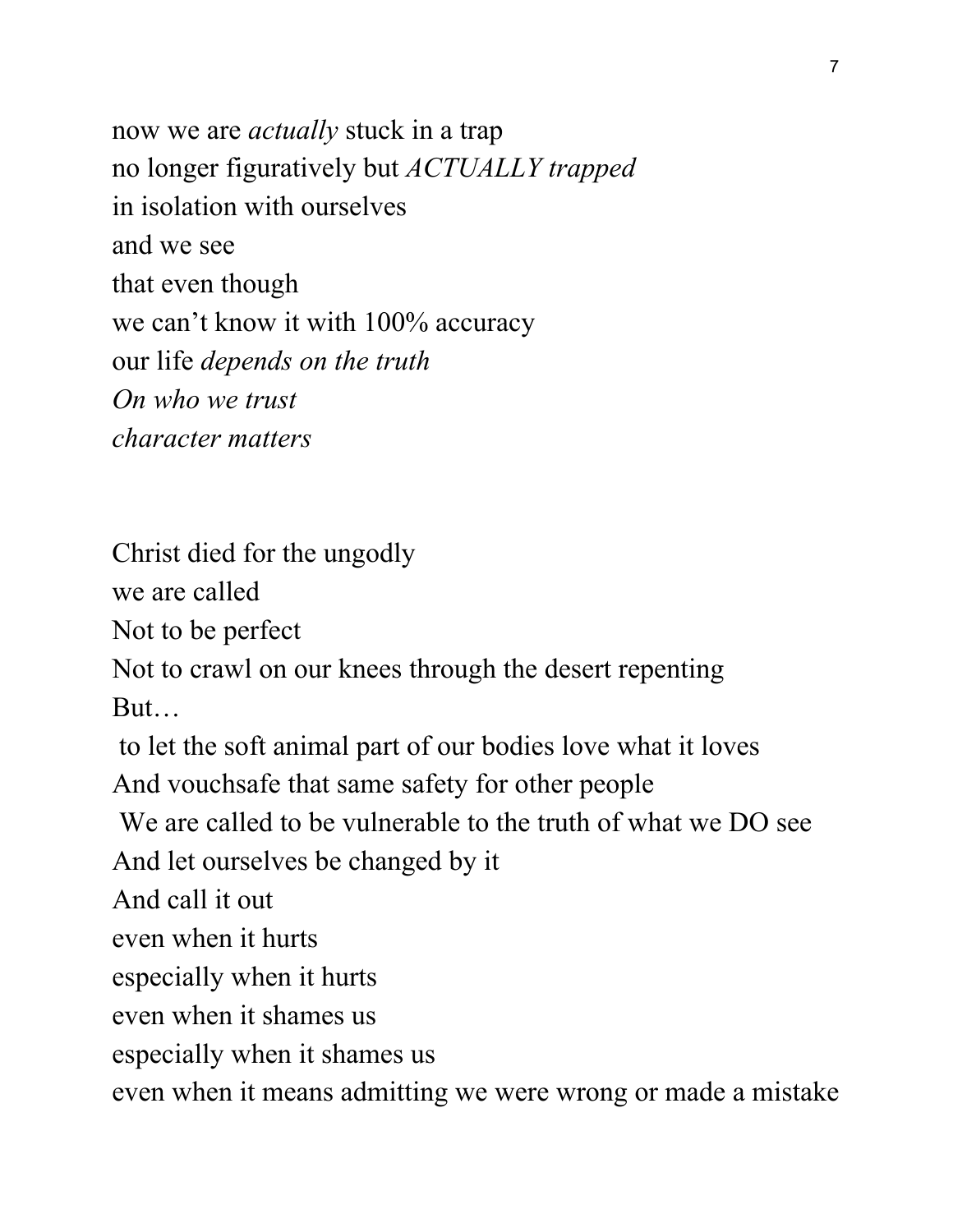(especially when it means admitting we were wrong and have made a mistake)

Even when we have blamed someone else for a speck in their eye when in our eye is a piece of timber 10ft long

Because we have a savior who told us to not be afraid we can do hard things

 when George Floyd was a teenager he wrote in his yearbook I want to touch the world

That is akin to the longing I hear in Mary Oliver's poetry

I want to touch the world

I want to Lean down into the grass to look at a grasshopper.

Stare into the petals of a peony

glory in the wild pebbles of the rain.

We are born and have our allotted years to try and touch the world.

We received this without payment

Now we, all of us should be willing to give it without payment

George Floyd wrote in his yearbook I want to touch the world And 40 years later after *surviving* covid 19 he died crying I can't breathe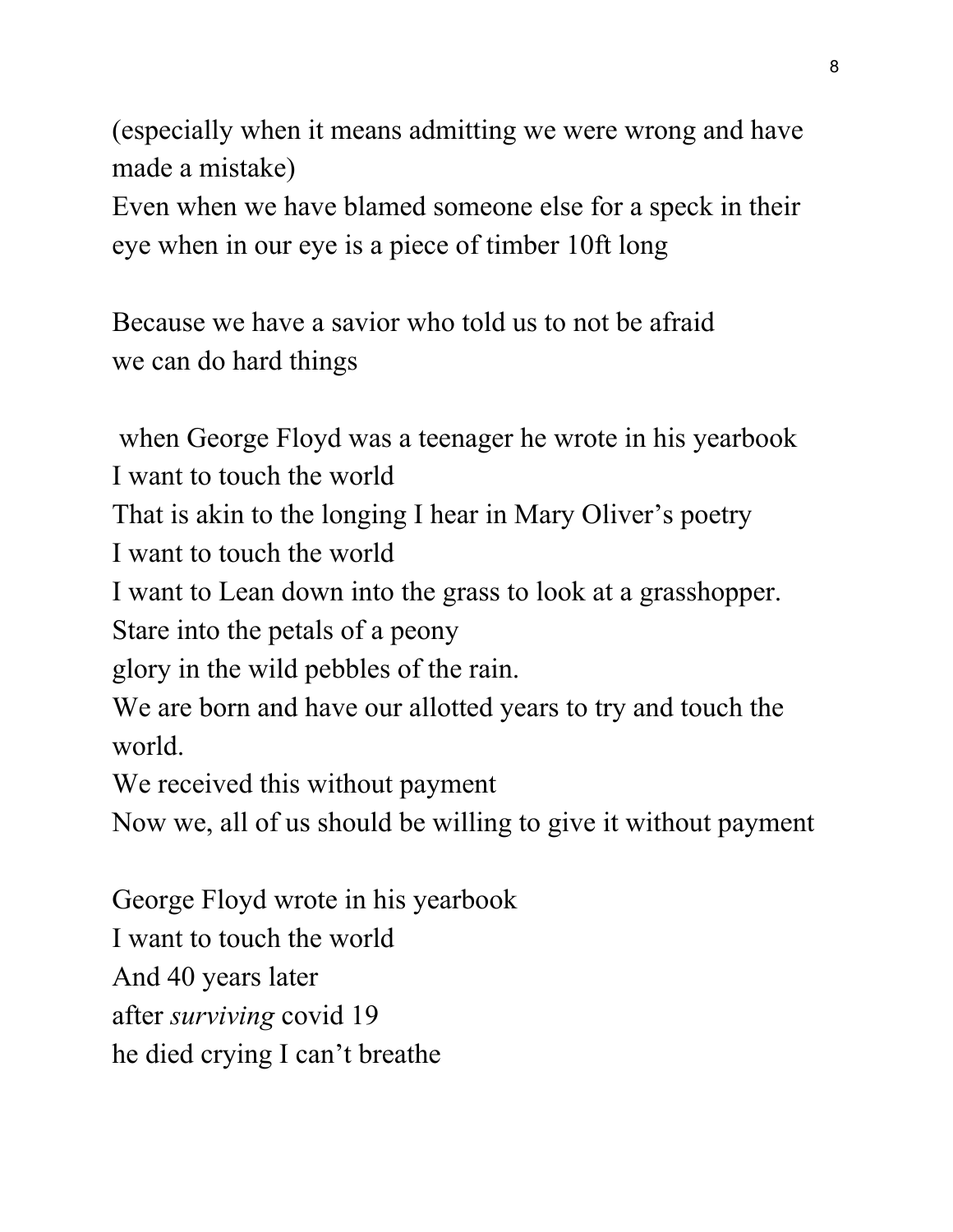When the Holy Spirit is snuffed out in a human being's eyes whether from years of economic deprivation or racism that has burrowed underground or homophobia or misogyny or because you crossed paths with a brutally violent policeman or an abusive wife or an addicted husband

This is wrong.

when that light is being snuffed out: whether individually or systematically

we as a church as a community as a society we must speak up and reimagine the world More in line with the kingdom of God

**I had my children old. Not as old as Sarah maybe but old and… I'd argue, just as miraculously. I'll save that story for another day For now, suffice it to say I know what it means to wait a long time for a dream deferred**